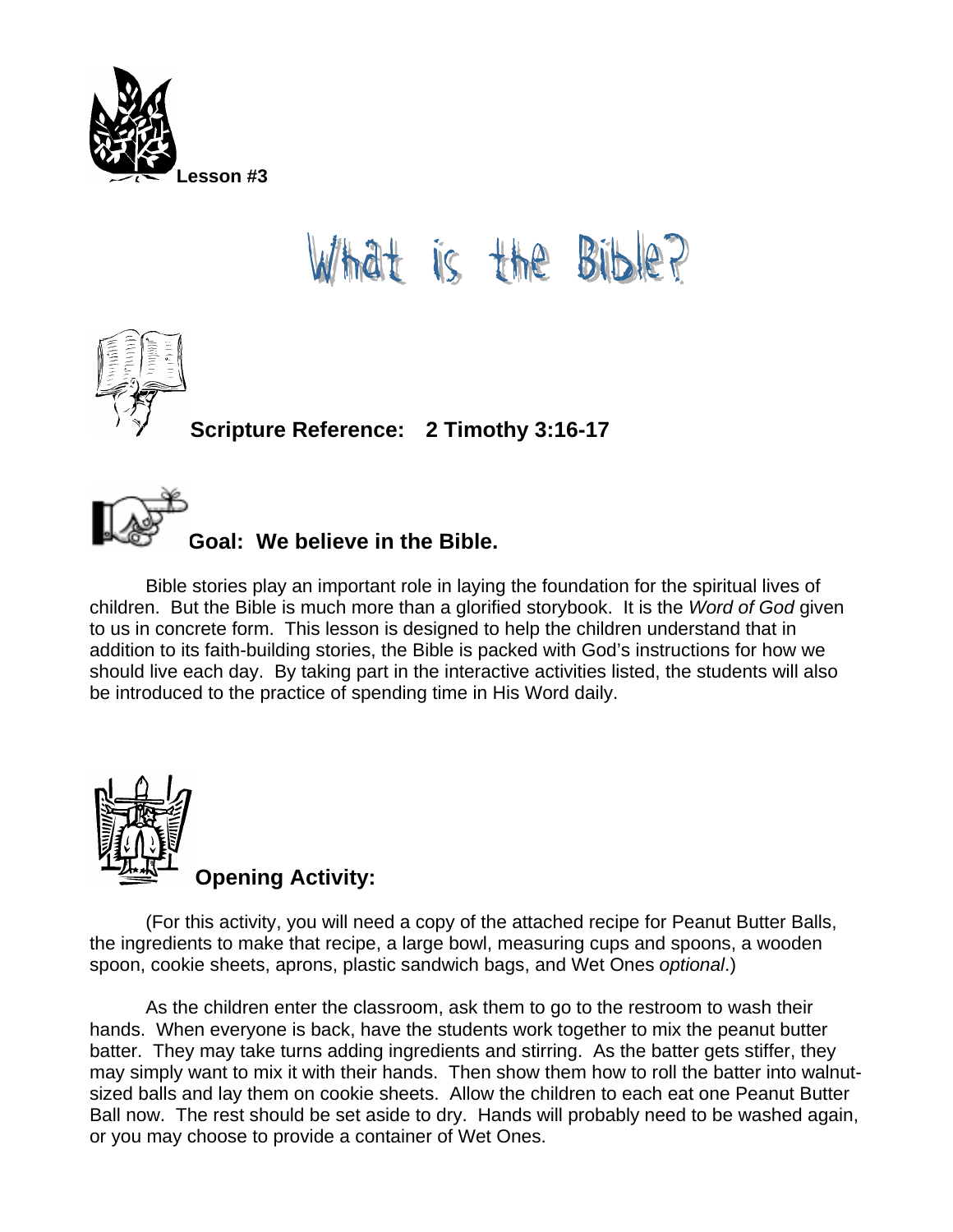Say: **As you were making the Peanut Butter Balls, how did you know what ingredients to add? How important was it for you to follow the recipe? What would have happened if you hadn't followed the recipe? Where do you usually find recipes? A cookbook is like an instruction book. It instructs or teaches us how to prepare different foods.** 

**Just as we need an instruction book to tell us how to cook, we need an instruction book to tell us how God wants us to live. God has given us such a book. What instruction book has God given us? Last week we learned that a denomination is a group of churches who believe the same things. Our church is part of a denomination called the Churches of God, General Conference. Today we'll learn what our denomination believes about the Bible.** 

**Bible Experience:** 

(For this activity, you will need a blackboard, chalk, an eraser, and Bibles. Ahead of time, draw a gallows and the following blanks on the blackboard to play a game of Hangman:

|  |  | $\overline{\phantom{0}}$ |                                                                                                                                         |
|--|--|--------------------------|-----------------------------------------------------------------------------------------------------------------------------------------|
|  |  |                          | 2 3:16                                                                                                                                  |
|  |  |                          | مناها والمستحيل والمستحيل والمستحيل والمستحيل والمستحيل والمستحيل والمستحيل والمتحاول والمستحيل والمستحيل والمستحيل والمستحيل والمستحيل |

*The puzzle as solved would read "All Scripture is God-breathed and is useful for teaching, rebuking, correcting and training in righteousness, 2 Timothy 3:16")* 

Gather the children around the blackboard to play a game of Hangman. Allow the children to take turns guessing letters. If a letter is called that appears in the verse, write it in *all* of the appropriate blanks. If it does not appear in the verse, draw a body part (i.e. head the first time, then trunk, arms, legs, facial features) to form a stick figure. When all the letters have been filled in the blanks, read the verse aloud to the children, then read it aloud as a group.

Ask: **What is Scripture? What do you think it means when it says, "All Scripture is God-breathed"?** *God placed His words into the hearts and minds of the men He chose to write them down.* **What are some things we can learn from the Bible? What does it mean to rebuke or correct someone? How does the Bible do this? What does it mean to be righteous?** 

**What type of punctuation do you usually see at the end of a sentence?** *period*  **What kind of punctuation do you see at the end of this verse?** *comma* **This comma tells us that the sentence isn't finished; it continues into the next verse. Let's look up the next verse in our Bibles.** 

Have the children look up 2 Timothy 3:16-17 in their Bibles. Have someone read both verses together. Say: **God uses the Bible to teach us, to rebuke us, to correct us and to**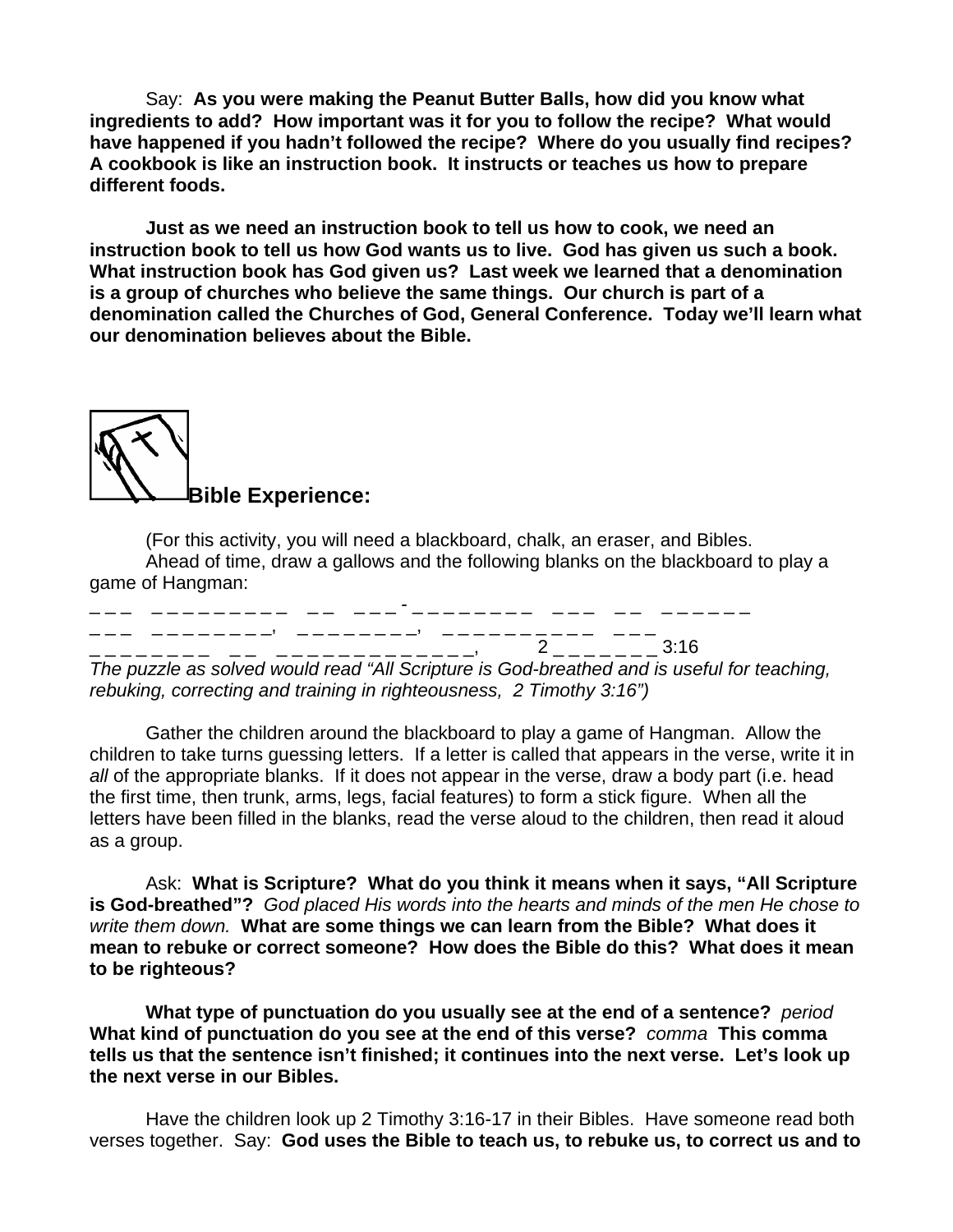**train us. Why? Our denomination believes the Bible is the true Word of God, and we should look to it to see how God wants us to live.**



(For this activity, you will need a copy of the attached *A Week with Jesus* devotional paper for each child and pencils.)

 Say: **We've learned that our denomination believes the Bible is the true Word of God, and we should look to it to see how God wants us to live. We can do this by coming to church where we are taught from the Bible. But we can also do it at home by taking time to read the Bible there each day.**

 Hand out *A Week with Jesus* paper. Say: **The left-hand column on the paper you just received has a Bible passage for you to read each day this week. After you read the passage, answer the questions in the right-hand column. Bring your completed paper to Sunday School next week.** 

Have the children write their names on their papers and lay them in a place where they will remember to take them home. You may choose to award the children who return their completed papers next week with a small token, such as a piece of candy attached to the verse, "How sweet are your promises to my taste, sweeter than honey to my mouth! " (Psalm 119:103 NIV)



(For this activity, you will need a ball of Play-Dough for each child.)

Gather the children around the table. Say: **We've been talking about the Bible today, how it is the true Word of God and how we can learn from it. The Bible is full of stories to teach us about God. What are some of the stories you can remember?** Brainstorm story ideas; then give each child a ball of Play-Dough. Ask each child to secretly choose a favorite story and create something with his/her Play-Dough having to do with the story (i.e. for Moses in the bulrushes, they might make a baby in a basket). When finished, allow the children to guess each other's stories.

 Say**: These all are important stories in the Bible, stories that help us to learn what God is like. What are some things we've learned about God from these stories? There are many other stories in the Bible also. Of all the stories in the Bible, our**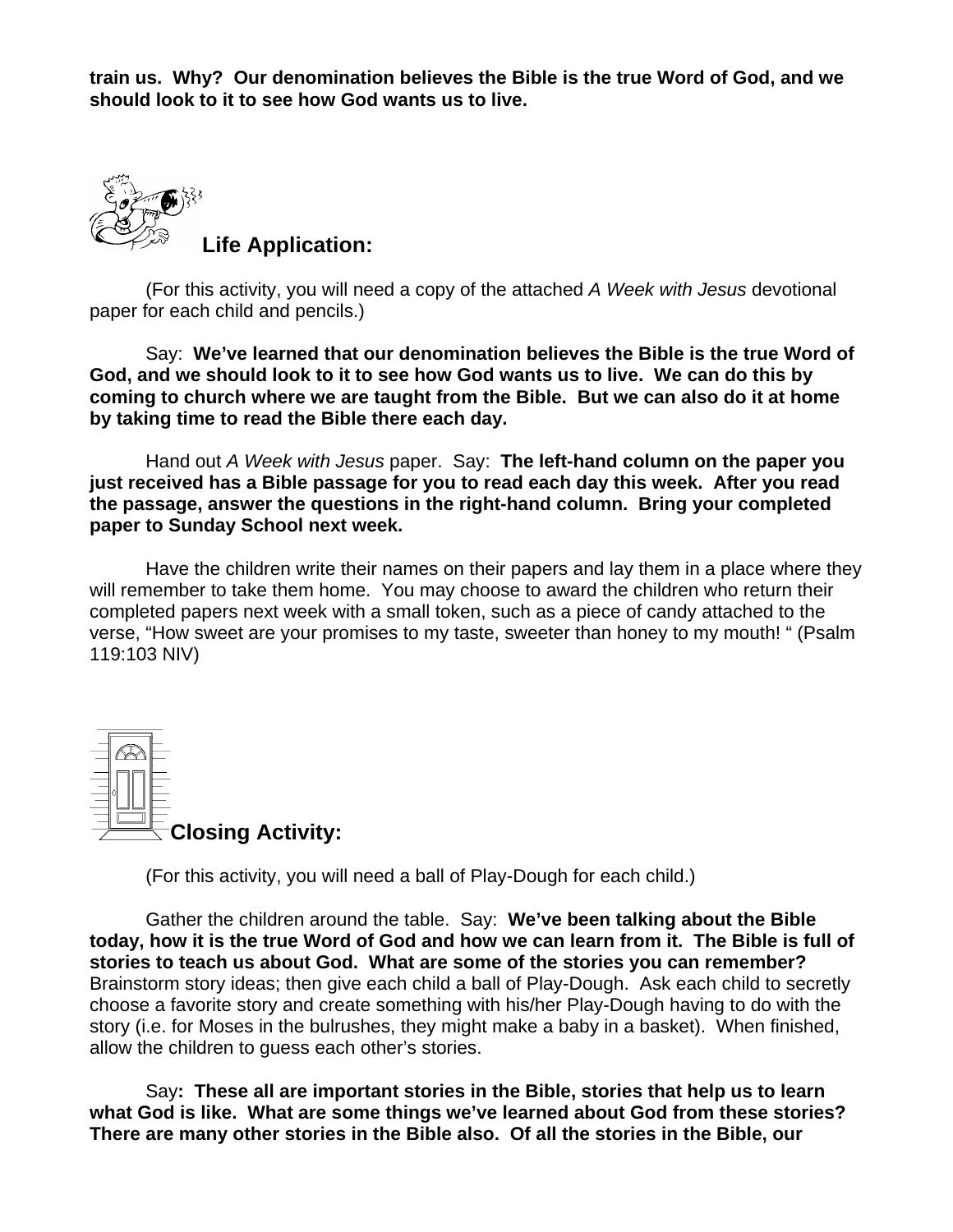**denomination believes the** *most* **important message or story is the Good News. God's Son, Jesus, died on the cross to forgive our sins and came back to life again, so we too may live in Heaven with Him forever.** 

Before dismissing the children, say: **The Bible is God's instruction book to us; in it He tells us how He wants us to live. Remember to read your Bibles this week as you complete A** *Week with Jesus***.**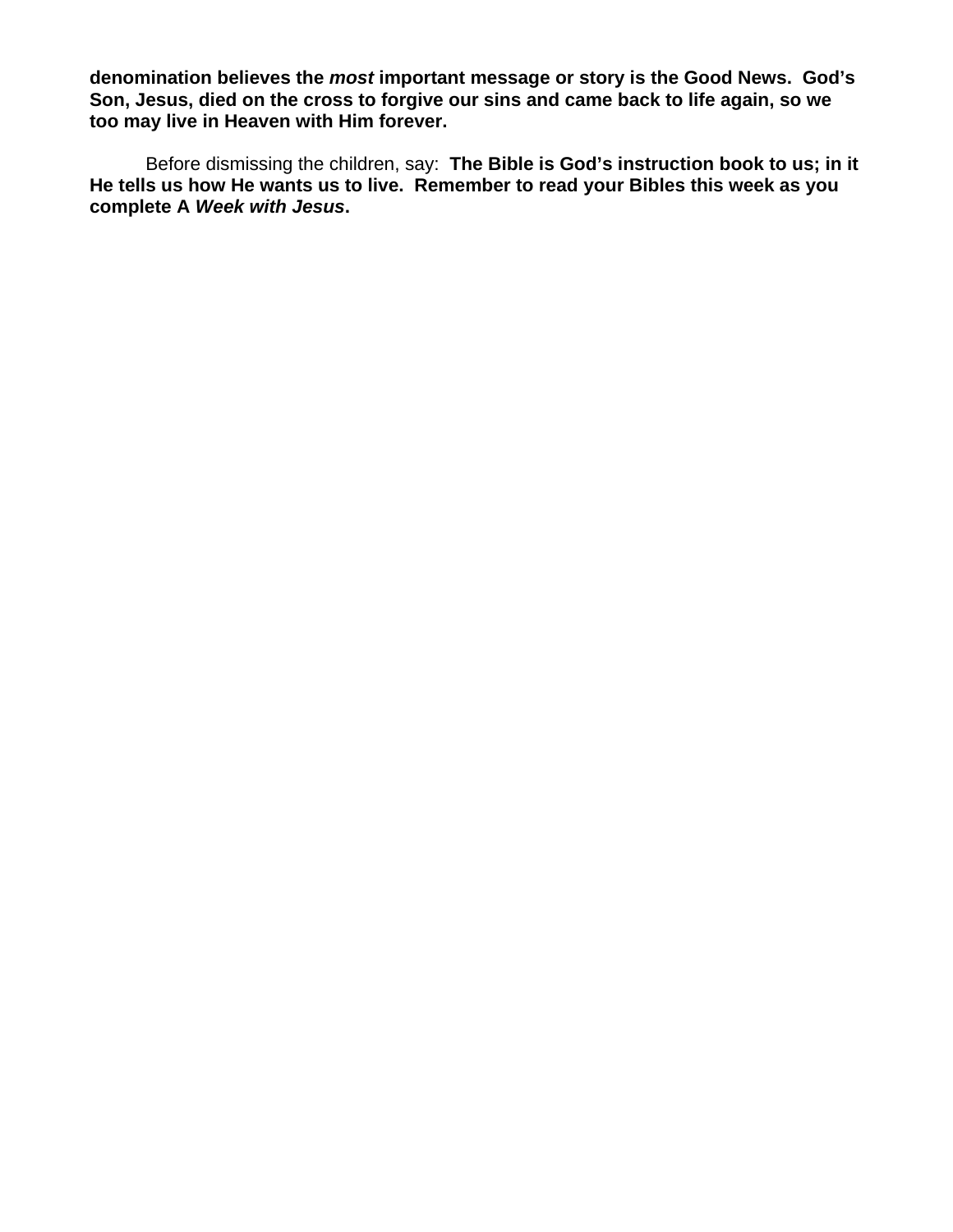## **Recipe for Peanut Butter Balls**

- **½ cup melted margarine (1 stick)**
- **¾ cup peanut butter**
- **2½ cups powdered sugar** 
	- **½ teaspoon vanilla**

**Mix ingredients together and shape into walnut-sized balls.**